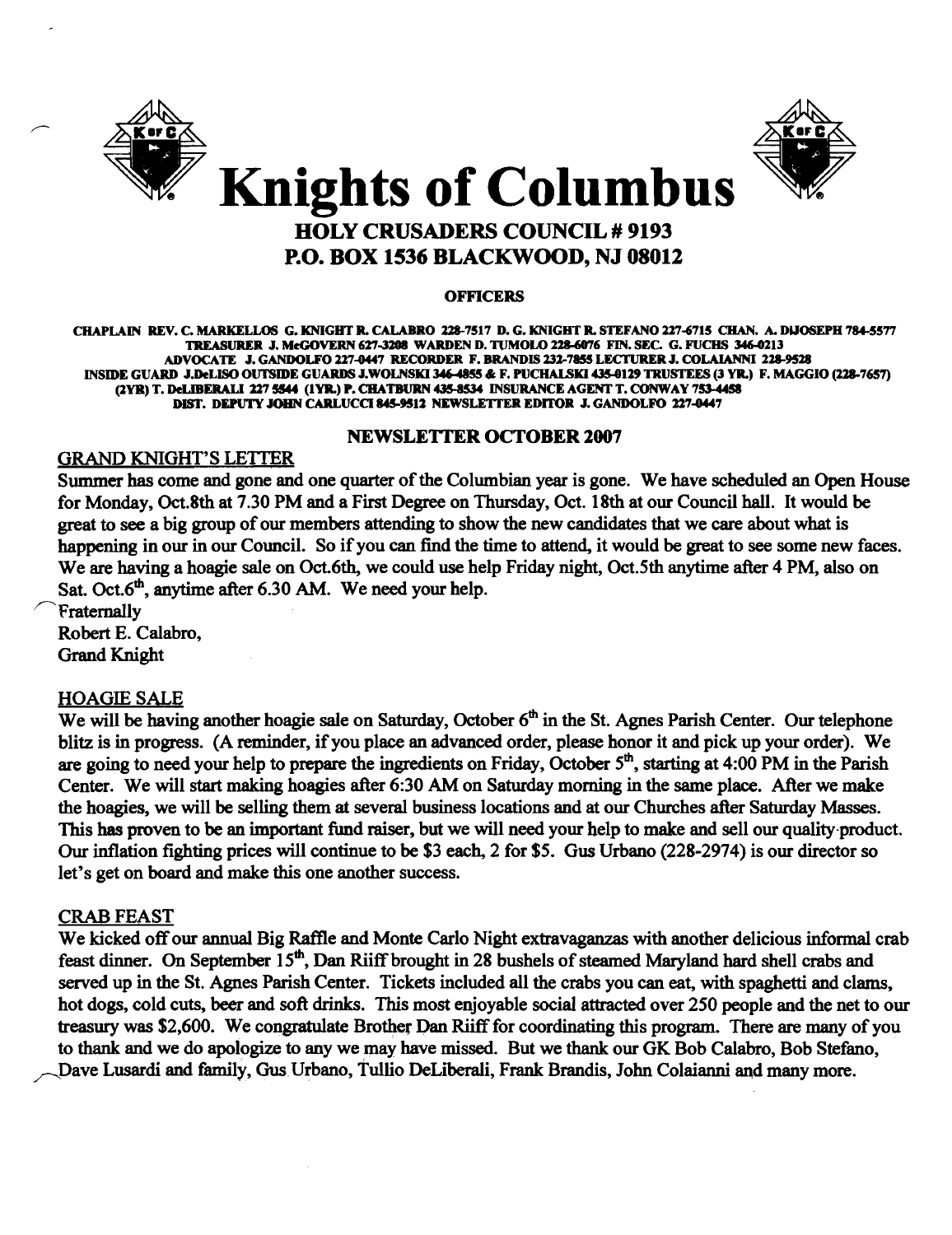## KNIGHT\FAMILY OF THE MONTH

Our Knight of the month for September was Gus Urbano (Hoagie Sale). Our Family of the month for September was Dave Lusardi and family (Crab Feast). Congratulations and thank you.

#### MEMBERSHIP DRIVE

During the weekend of Sept. 29-30, we held our first membership drive of the new Columbian Year. We can't say enough about the importance of membership recruitment. We are very pleased that more of you are now bringing in new members. These must be Catholic men, over 18 years. All of you have friends, relatives or neighbors that meet these requirements. This is the time to bring them in. We all share this responsibility, not just our worthy membership director. We are following this up with an Open House on Monday, October  $8<sup>th</sup>$  at 7:30 PM in our Council home, Church st. We will then host a First Degree Exemplification on Thursday, October 18<sup>th</sup> at 8:00 PM in our Council home.

## 2007 BIG 50/50 CHURCH RAFFLE

Included with your copy of the newsletter is a book of 5 Big Raftle Tickets. Tickets are \$25 each or \$100 for the book of 5. Please support this effort and buy/sell the tickets and make your returns promptly. Proceeds will go toward the Church debt reduction program and you might just be lucky enough to win one of the generous prizes. Five thousand tickets will be sold and if all are sold, 53 cash prizes totaling \$50,000 will be awarded as follows,

First prize - \$15,000, Second Prize - \$10,000, Third Prize - 5,000, Fourth through Eighth - \$1,000, Ninth through Eighteenth - \$500, Nineteenth through Fifty Third Prize - \$300. And don't forget the \$500 Early Bird drawing for those purchasing the 5 ticket \$100 package and making the return by October  $15<sup>th</sup>$ . The Big Raffle Drawing will take place at our Monte Carlo Night to be held on Saturday, November  $10<sup>th</sup>$ , in the Parish Center. Don't forget we are counting on our members to provide a sales force to sell tickets in the rear of the Church, after

all the Masses. When you make a commitment to sell, please honor it.

#### MONTE CARLO NIGHT

Our Monte Carlo Night will be held on November  $10<sup>th</sup>$ . We will definitely need business sponsors, silent auction items and bottles for the baskets of cheer. See back page.

#### CHAPLAIN'S CORNER

The early followers of our Lord were known to the unconverted Jew as Nazoreans or Galileans. Among themselves those first converts used such terms as: disciples, brethren, holy people, faithful, and believers. The name Christian was first used in the city of Antioch, by the pagan Gentiles to distinguish the followers of Christ from the Jews who had not been converted. In Antioch, the faith was so firmly established that after the fall of Jerusalem that city became the center of Christianity in the East. You and I are Christians because we are followers of Christ. We should not only thank God who made us what we are, but we should keep these words in our minds all the day of our lives-a follower of Christ.

#### MEMORIAL MASS

There will be a memorial Mass for the deceased members of our Council on Sunday, October 14<sup>th</sup>, at 9:00 AM at St. Agnes Church. Please try to attend and remember our deceased brothers in prayer.

# INTRODUCING THE "VANTAGE" ANNUITY

Our Knights of Columbus insurance and annuity contracts are designed to provide the highest level of security to our members for their families' benefit, and in keeping with this core principle of our program, we have introduced the "Vantage" annuity as of August 1,2007. We still offer our Flexible Premium Annuity, which can be opened with a minimum deposit of \$300.00, and allows for additional monthly or other periodic contributions. The main features of the Vantage are that it's a "Single Premium" annuity, calling for one deposit only, at a minimum of \$25,000. In exchange for the  $\degree$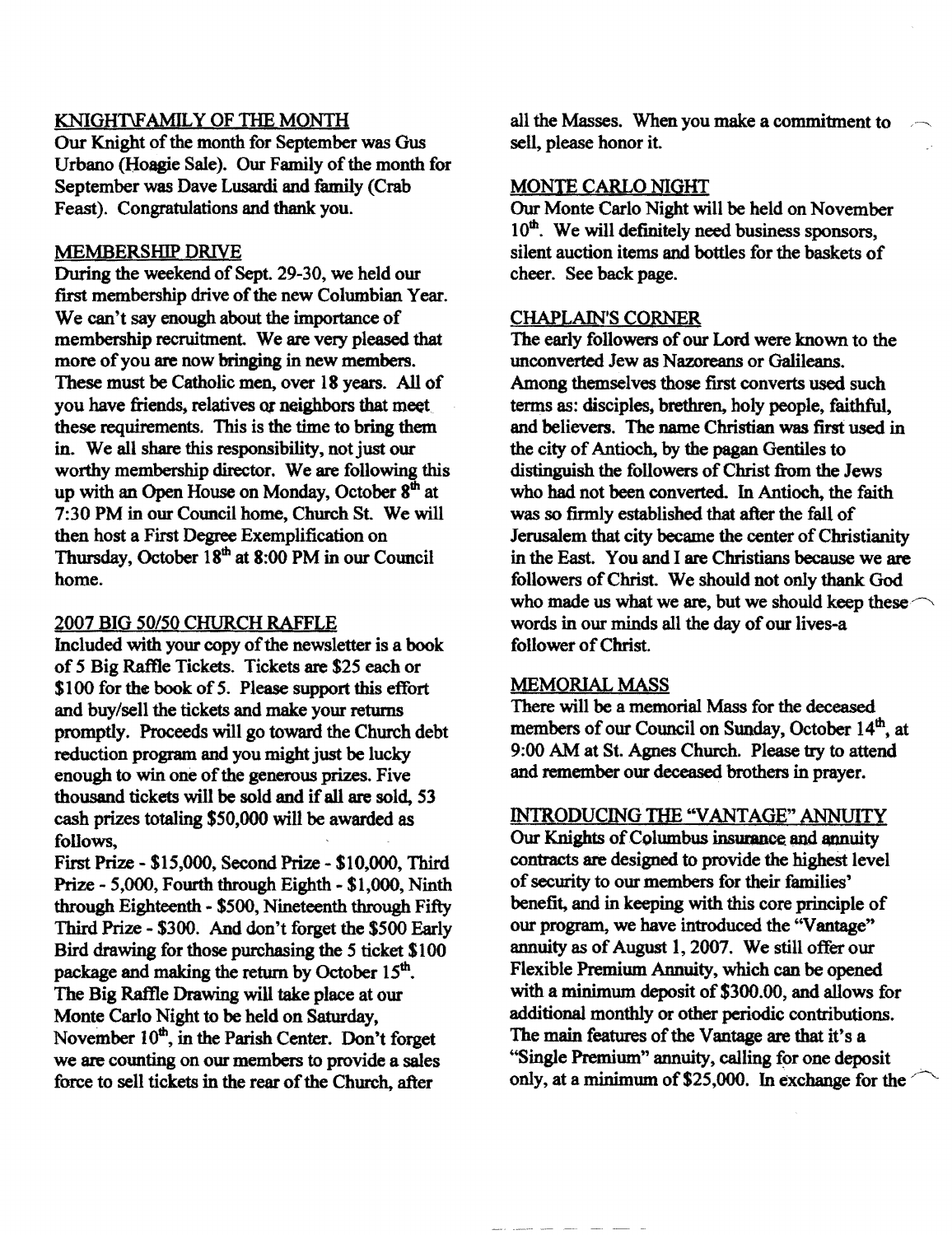$\sim$  higher deposit, the Knights of Columbus will guarantee the initial interest rate for 5 years, as of September I, 2007 that guarantee is 4.8%. If \$100,000 is deposited, the guarantee increases to 5.0%. In both cases, tax on interest is deferred until it's withdrawn. After the five year period, the annuitant may withdraw their money without penalty for a period of 30 days, after which the then established rate would otherwise apply. So if after five years, you like the rate we're offering then, you'll get another five year rate guarantee, or if you wish, withdraw the funds without penalty for any reason. Naturally, we expect our rate announcement to vary from month to month, so as of October 1, we may have a new rate, up or down. Just call us at any time to hear what our rate is at that particular time. The rate you'll receive is the rate in effect on the date we sign the contract, so why wait? To receive a full, detailed description of the Vantage or any of our contracts, call me anytime, we are here for our members and their families. Don't forget that our annuity contracts may be ~written as IRA and Roth IRA accounts, as well as JRA, 401k and 403b Rollover IRAs. Thomas J. Conway, Jr. FICF, Field Agent

#### FOURTH DEGREE NEWS

The Bishop Schad Assembly meets on the third Wednesday at 8:00 PM, Church Street.

## FIRST FRIDAY ADORATION

Exposition of the Blessed Sacrament will take place in the St. Agnes Chapel on First Friday, Oct. 5, following the 9:00 AM Mass, continue until 7:00 PM, and close with Benediction. We are committed to "watch" in half-hour shifts throughout the day. To schedule your time call John Colaianni (228 9528). Please try to stop in during the day to spend time with the Lord.

# OCTOBER BIRTHDAYS AND ANNIVERSARIES

The following brothers or members of their families vill celebrate their birthdays in October: Mrs.

Dolores Aukerman, Frank Brandis, Tom Cocco, Tullio DeLiberali, Larry Dinoto, Fred Durso, Mrs. Rose Durso, Mrs. Annette Enos, Nick Fecenko, Jim Fishburn, George Fuchs, George L. Fuchs, Kristen Fuchs, Vince Gallagher & Vince III, Dave Guido, Jeff Heck, John Heck, Jr., Mrs. Kathy Heim, Frank Maggio, Bill Means, Peg O'Connor, Daniel Olaya, Frank Puchalski, Tom Sherlock, John Sirolli, Philip Sirolli, Kailey Tolen, Bill Toner, Lee Zane, and Eric Zeidler.

The following members will celebrate their anniversaries in October: Mr.& Mrs. Peter Brusco, Mr.&Mrs. Rich Calabrese, Mr.&Mrs. Vince Gallagher, Mr.& Mrs'. Joe Mikos, and Mr.&Mrs. John Sirolli. CONGRATULATIONS! If we missed someone, contact John Gandolfo (227-0447).

## EDITORIAL

The month of October will include our first membership drive, open house and First Degree of the new Columbian Year. With the major programs that we are involved in at this time, we can't take our eyes off the importance of membership. Last year, several of you (besides our Membership Director) brought in a new member. This is really a good thing, because it gets a lot more people involved in spreading our message of charity and fraternalism.

Vivat Jesus.

## IMPORTANT DATES

- Oct. 4 Officers Meeting (8 PM Church St.)
- Oct 5 First Friday (St. Agnes Chapel)
- Oct. 6 Hoagie Sale (parish Center)
- Oct. 8 Open House (7:30 PM Church St.)
- Oct. 11 Council Meeting (8 PM Church St.)
- Oct. 14 Memorial Mass (9 AM St. Agnes)
- Oct. 18 First Degree (8 PM Church St.)
- Oct 25 Council Meeting (8 PM Church St.)
- Nov. 1 Officers Meeting (8 PM Church St.)
- Nov. 2 First Friday (St. Agnes Chapel)
- Nov. 8 Council Meeting (8 PM Church St.)
- Nov. 10 Monte Carlo Night (parish Center)
- Nov. 22 Chapter Thanksgiving Mass (9 AM Pius X Retreat Center)